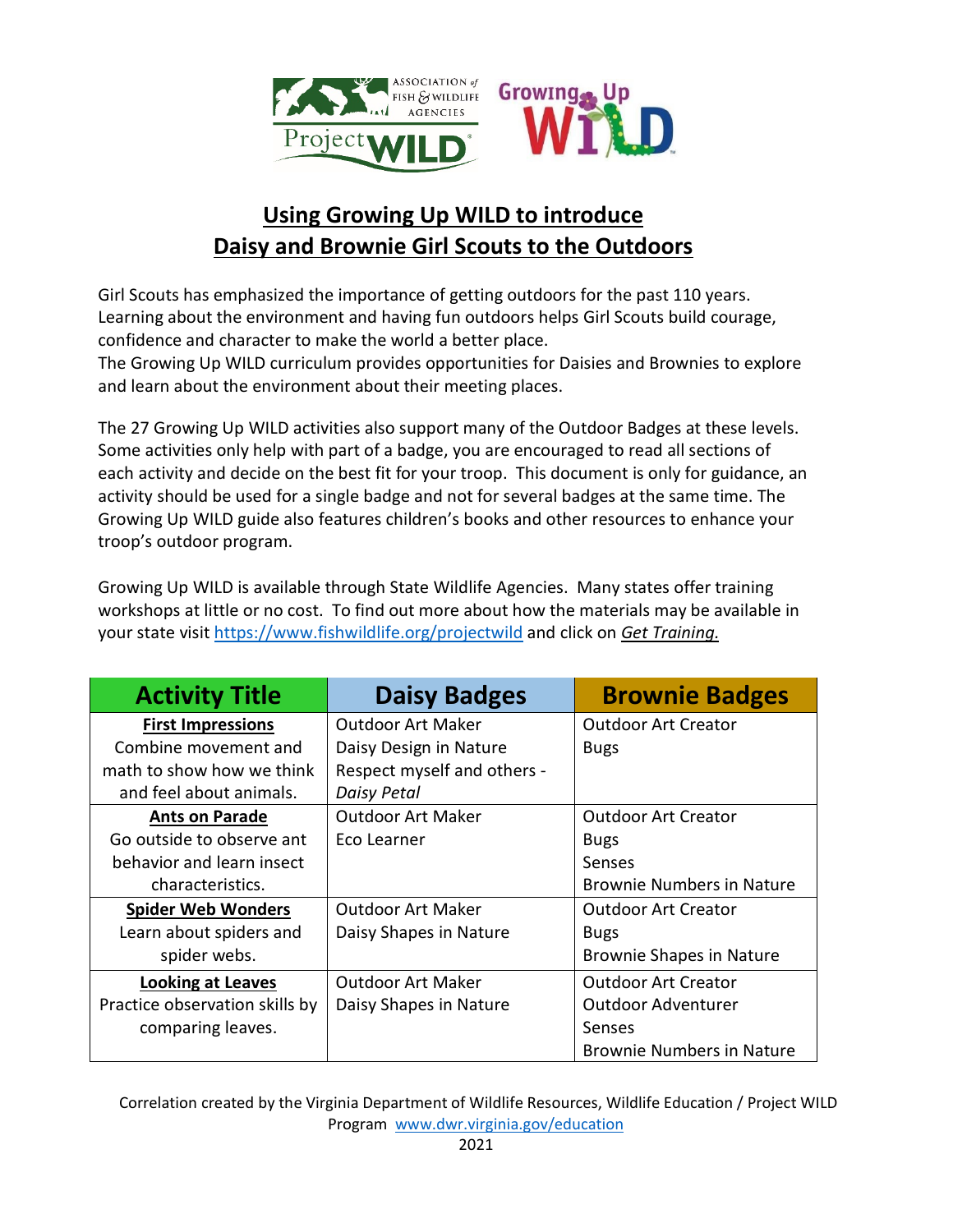| In a Grasshopper's World      | <b>Outdoor Art Maker</b> | <b>Outdoor Art Creator</b>       |
|-------------------------------|--------------------------|----------------------------------|
| Observe and study             | Eco Learner              | <b>Bugs</b>                      |
| grasshoppers in their natural |                          | <b>Eco Friend</b>                |
| habitat.                      |                          |                                  |
| <b>Wiggling Worms</b>         | <b>Outdoor Art Maker</b> | <b>Outdoor Art Creator</b>       |
| Learn about and observe       | Daisy Numbers in Nature  | <b>Brownie Numbers in Nature</b> |
| earthworms.                   | Eco Learner              | <b>Eco Friend</b>                |
| What's Wild?                  | <b>Outdoor Art Maker</b> | <b>Outdoor Art Creator</b>       |
| Engage in stories comparing   | Daisy Numbers in Nature  | Pets <sup>*</sup>                |
| the lives of a wild and a     |                          |                                  |
| tame animal, then sort        |                          |                                  |
| animals into categories.      |                          |                                  |
| Wildlife is Everywhere!       | <b>Outdoor Art Maker</b> | <b>Outdoor Art Creator</b>       |
| Make observations and         | Daisy Design in Nature   | Senses                           |
| discover that wildlife is all |                          | <b>Brownie Shapes in Nature</b>  |
| around us.                    |                          | <b>Snacks</b>                    |
| Lunch for a Bear              | <b>Outdoor Art Maker</b> | <b>Outdoor Art Creator</b>       |
| Identify the kinds of foods   |                          | Snacks                           |
| that Black Bears eat by       |                          |                                  |
| creating a plate of "bear     |                          |                                  |
| food.                         |                          |                                  |
|                               |                          |                                  |
| <b>The Deep Blue Sea</b>      | <b>Outdoor Art Maker</b> | <b>Outdoor Art Creator</b>       |
| Develop an awareness of       | Daisy Numbers in Nature  | <b>Brownie Shapes in Nature</b>  |
| oceans and ocean life.        |                          | Snacks                           |
| Who Lives in a Tree?          | <b>Outdoor Art Maker</b> | <b>Outdoor Art Creator</b>       |
| Develop an awareness of       | Daisy Design in Nature   | Snacks                           |
| trees and some of the         | Daisy Numbers in Nature  | <b>Brownie Designs in Nature</b> |
| animals that call them        |                          |                                  |
| "home."                       |                          |                                  |
| <b>Fishing Fun!</b>           | Outdoor Art Maker        | <b>Outdoor Art Creator</b>       |
| Engage in a dramatic play     | Daisy Shapes in Nature   | <b>Brownie Shapes in Nature</b>  |
| fishing game and learn about  |                          | Snacks                           |
| fish.                         |                          |                                  |
| <b>Hiding in Plain Sight</b>  | <b>Outdoor Art Maker</b> | <b>Outdoor Art Creator</b>       |
| Play a game of hide and seek  | Daisy Shapes in Nature   | Snacks                           |
| to learn about important      |                          | <b>Brownie Designs in Nature</b> |
| adaptations in many wild      |                          |                                  |
| animals.                      |                          |                                  |
|                               |                          |                                  |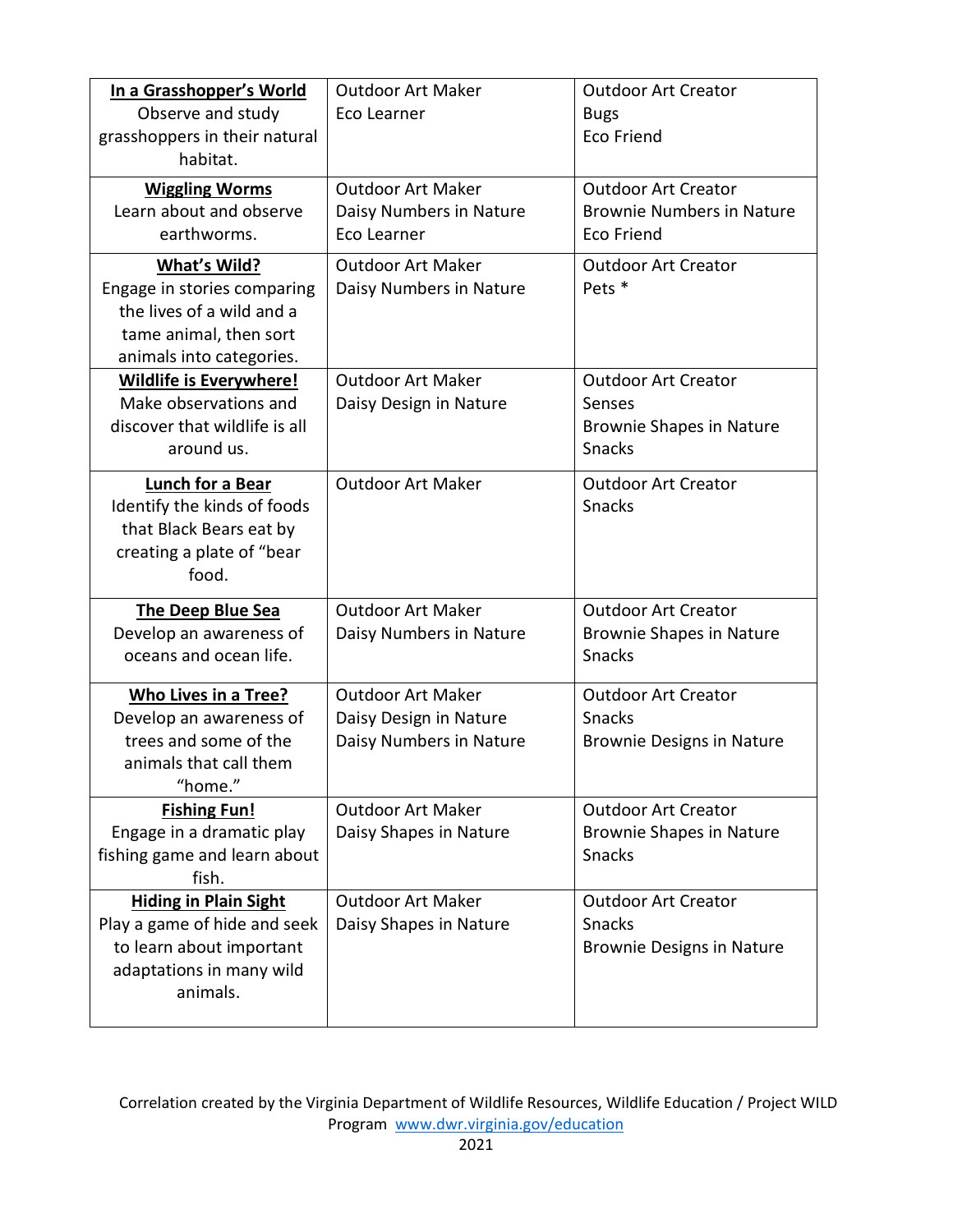| Tracks!<br>Explore animal tracks, make<br>and compare tracks of their<br>own                                                                          | <b>Outdoor Art Maker</b><br>Daisy Design with Nature | <b>Outdoor Art Creator</b><br>Snacks                                     |
|-------------------------------------------------------------------------------------------------------------------------------------------------------|------------------------------------------------------|--------------------------------------------------------------------------|
| <b>Grow As We Go</b><br>Explore the life cycles of<br>familiar wildlife and<br>understand that living things<br>grow and change.                      | <b>Outdoor Art Maker</b>                             | <b>Outdoor Art Creator</b><br><b>Snacks</b><br>My Best Self              |
| <b>Backbone Bonanza</b><br>Learn about vertebrates and<br>some characteristics that<br>distinguish them.                                              | <b>Outdoor Art Maker</b>                             | <b>Outdoor Art Creator</b><br><b>Snacks</b>                              |
| <b>Bird Beak Buffet</b><br>Learn about the special<br>function of bird beaks.                                                                         | <b>Outdoor Art Maker</b><br>Daisy Design with Nature | <b>Outdoor Art Creator</b><br><b>Brownie Shapes in Nature</b><br>Snacks  |
| <b>Terrific Turkeys</b><br>Learn about wild turkeys.                                                                                                  | <b>Outdoor Art Maker</b>                             | <b>Outdoor Art Creator</b><br>Snacks<br><b>Eco Friend</b>                |
| <b>Owl Pellets</b><br>Dissect an owl pellet and<br>learn what owls eat.                                                                               | <b>Outdoor Art Maker</b>                             | <b>Outdoor Art Creator</b><br>Snacks                                     |
| Oh, Deer!<br>Explore the parts of deer<br>habitat in a physical activity.                                                                             | <b>Outdoor Art Maker</b>                             | <b>Outdoor Art Creator</b><br>Snacks<br><b>Eco Friend</b>                |
| <b>Seed Need</b><br>Explore seeds as food for<br>people and animals and<br>learn how animals spread<br>seeds.                                         | <b>Outdoor Art Maker</b><br>Daisy Shapes in Nature   | <b>Outdoor Art Creator</b><br>Snacks<br><b>Brownie Designs in Nature</b> |
| <b>Show Me the Energy!</b><br>Discover that all animals,<br>including people, depend on<br>plants as a food source,<br>either directly or indirectly. | <b>Outdoor Art Maker</b>                             | <b>Outdoor Art Creator</b><br><b>Snacks</b>                              |
| <b>Aqua Charades</b><br>Explore the importance of<br>water for people, animals<br>and plants.                                                         | <b>Outdoor Art Maker</b><br><b>Trail Adventure</b>   | <b>Outdoor Art Creator</b><br><b>Snacks</b><br>Household Elf             |

Correlation created by the Virginia Department of Wildlife Resources, Wildlife Education / Project WILD Program [www.dwr.virginia.gov/education](http://www.dwr.virginia.gov/education)